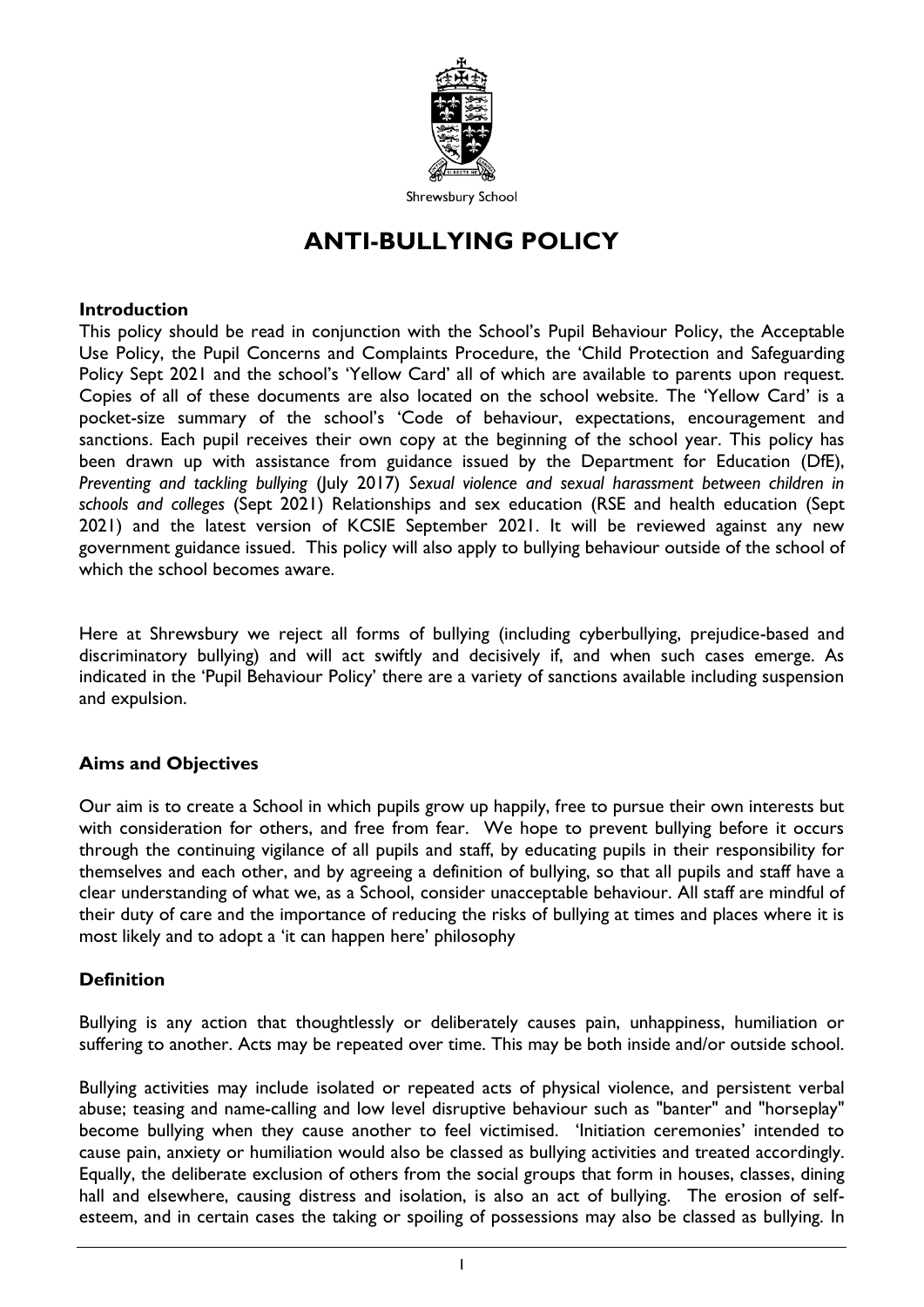addition to these broad guidelines, bullying includes discriminatory activity of any form based on **race, religion, culture, sex, gender reassignment, sexuality, acts of homophobia, special educational needs** and **disability** or due to a person's **home circumstances, health or appearance or because a child is adopted or is a carer.** 

# **Cyber-Bullying**

Cyber bullying is bullying that takes place using technology. This may include bullying using mobile electronic devices, social media or gaming sites. In an increasingly technological age, the School requires all pupils to adhere to the Pupil Acceptable Usage Policy. This makes clear that '**cyber bullying**' in any form (such as via social media, instant messaging, images or using email) is forbidden and provides guidance for parents and pupils about cyber bullying and online safety. An incident of cyber bullying will be dealt with in accordance with the procedures in this policy. See the Appendix to this policy for guidance for pupils about cyberbullying.

By their very nature all forms of bullying erode self esteem and are damaging to community life. Bullying behaviour will never be dismissed as being normal between young people, as "banter" or simply "part of growing up". If left unchallenged or dismissed, low level disruption can have a wearing and significant impact on targeted individuals exposed to such behaviour. Serious examples of such behaviour can cause lasting psychological damage and in extreme circumstances may even lead some victims to contemplate suicide.

## **Safeguarding**

Bullying behaviour may be of such a nature that safeguarding concerns are raised. See the School's Child Protection and Safeguarding Policy and Procedures for the School's approach to peer on peer abuse. Concerns about a pupil's welfare because they are the perpetrator or victim of bullying behaviour must be reported in accordance with the Child Protection and Safeguarding Policy and Procedures and appropriate action taken and consider the local Safeguarding Partnership thresholds. A bullying incident may be treated as a child protection concern where there is reasonable cause to believe that a child is suffering or likely to suffer significant harm.

All staff should be aware that safeguarding issues can manifest themselves via peer on peer abuse. This is most likely to include, but may not be limited to:

- bullying (including cyberbullying)
- physical abuse such as hitting, kicking, shaking, biting, hair pulling, or otherwise causing physical harm, sexual violence or sexual harassment
- sexting (also known as youth produced sexual imagery)
- initiation/hazing type violence and rituals,
- upskirting

## **Education and Prevention**

Education must be at the heart of any effort to eliminate bullying. The risk of bullying is minimised by many aspects of life within the community.

- While all areas of the curriculum provide the opportunity for moral and spiritual development, the role of PSD, Religious Studies, English and Drama are particularly important. Within these subjects especially, we look to embed the core British values of mutual respect and tolerance, democracy, individual liberty and the rule of law.
- Year group and whole school assemblies, as well as chapel services, will often emphasise the positive values we stand for as a community.
- There is practical training centred on leadership and responsibility for all Praepostors.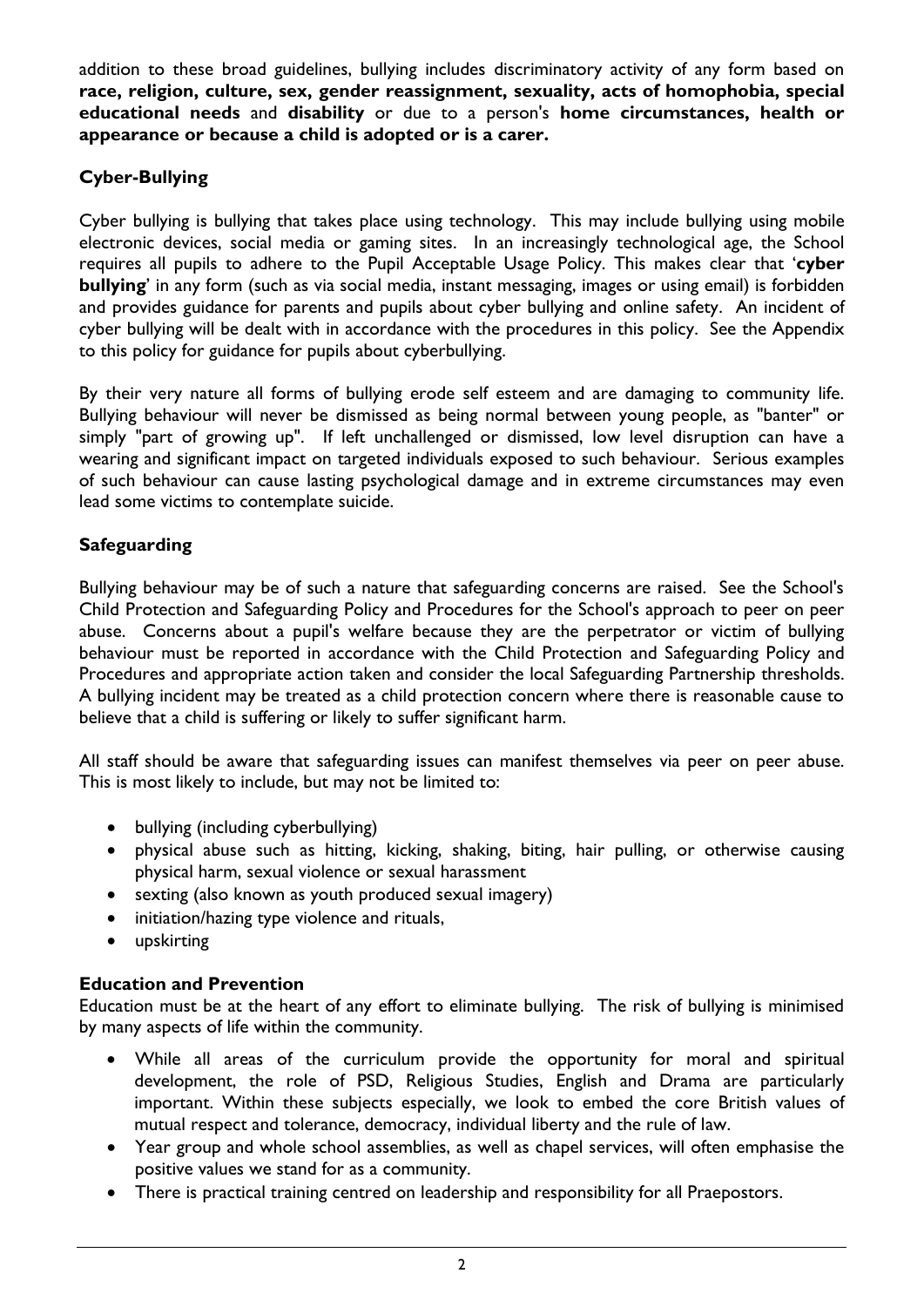- The House system plays a pivotal role in the process with the HSM as crucial figures throughout a pupil's time here. The House system provides both formal and informal opportunities for pupils to exercise leadership, service and responsibilities. In their interaction with parents, HSMs encourage parents to report any awareness of bullying or cyber-bullying to them, so that incidents can be dealt with swiftly and appropriately.
- Pupils should also be made aware of the fact that while bullying itself may not be a criminal offence, there are laws, which apply to harassment and threatening behaviour. Misuse of electronic communications could also be a criminal offence. In addition to this, bullying behaviour in the work place may well lead to dismissal.
- Effective tutoring along with the corporate priority given to personal relationships enables pupils to develop social and emotional skills.
- The co-curricular programme enables pupils to value each other through corporate participation and team work.
- The Designated Safeguarding Lead speaks to all year groups beginning of every year about our Safeguarding and the Anti-Bullying policy and the pupil complaints procedure and support systems that exist in the school.
- Effective pupil supervision is one of the most efficient preventative strategies. Staff supervision rotas ensure there is always an adult to which a pupil can turn 24/7.
- Weekly House Meetings allow staff to share concerns and updates, although this also occurs daily more informally.
- Online safety is a key aspect of all areas of the curriculum. Parents are informed about online safety issues and the School's strategies to safeguard pupils through correspondence and seminars held by the School to raise awareness.

## **Training**

Ms Anna Peak is the school's appointed Designated Safeguarding Lead. She is assisted by a trained safeguarding team. They all regularly attend training courses run by external agencies and then cascade this material via Housemasters/Housemistresses to members of the Common Room. Issues connected to safeguarding and preventing bullying will be discussed at Housemasters'/Housemistresses' Meetings to raise awareness and reduce the incidence of bullying wherever possible. All staff new to the school are briefed on issues of pupil welfare via the school's induction programme.

Staff are aware of the need for ongoing vigilance paying particular attention to significant gatherings of pupils such as in Kingsland Hall and the movement of large numbers of pupils around the site at break time and in between lessons, as well as quieter moments in the day in Houses. Boarding staff are particularly vigilant. Our intention is to raise staff awareness through training and inset events so staff are alert to children who may be vulnerable and at risk from bullying, including potentially those with protected characteristics which may be in a minority in our community.

All staff are reminded of the possible indicators of bullying behaviour. While this is not an exhaustive list, key signals to look out for might include:

- signs of injury, especially those in unlikely parts of the body, and those which don't have a satisfactory explanation
- otherwise inexplicable, and maybe sudden, changes of behaviour
- unexpected changes of routine: late for lessons, changing late for games, not in the bedroom when expected, etc.
- withdrawal from friends, and social activity
- morose behaviour; loss of confidence or self-esteem
- unaccountable deterioration of work
- Mental heath issues

The Bursar is responsible for training where support staff are concerned.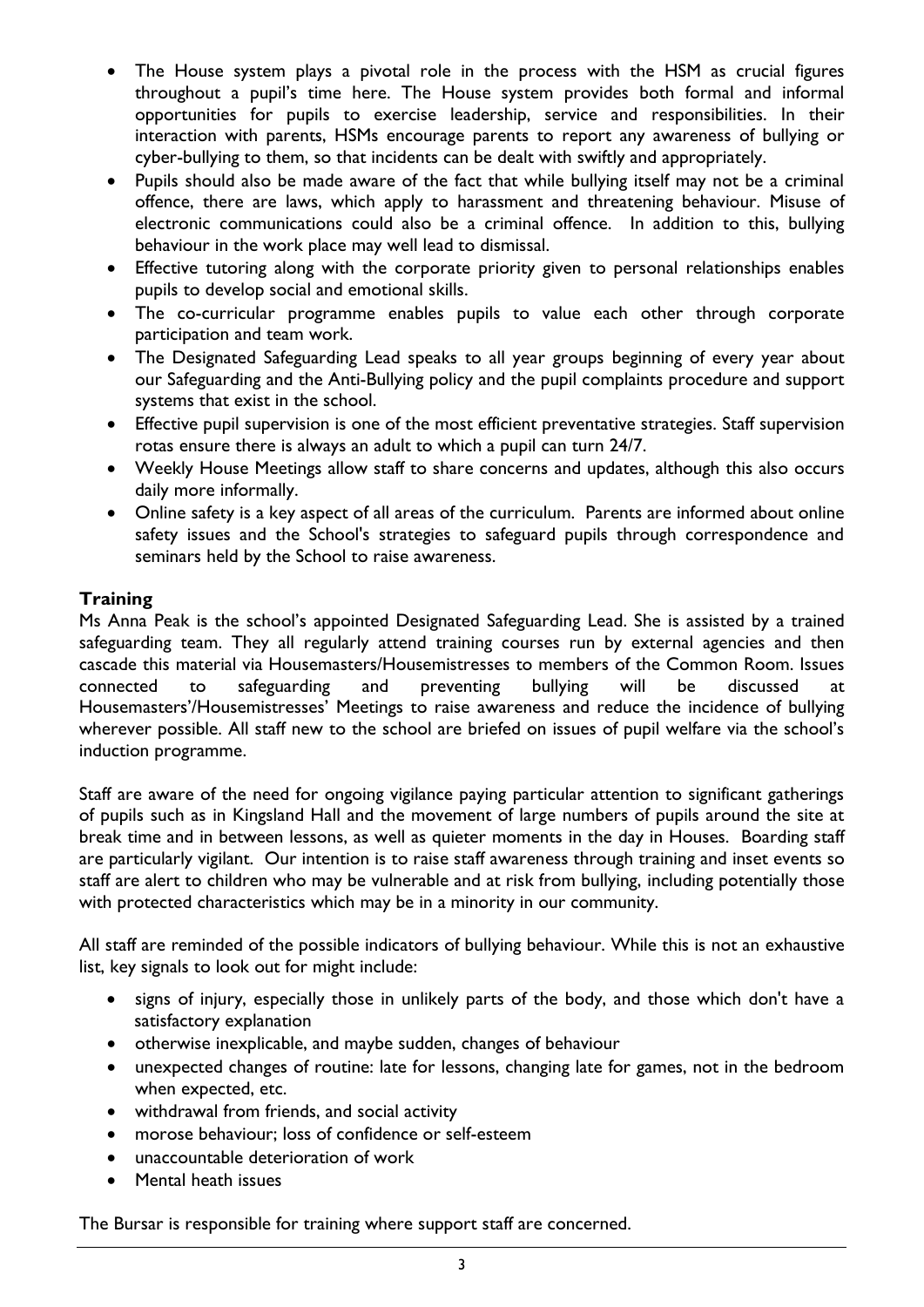## **Reporting Procedures, Investigation and Sanctions**

If a member of staff is concerned that a pupil at the school is being bullied, then they should report this to the pupil's HSM. Pupils who become aware of bullying issues should also be prepared to act. Pupils are educated through PSD, assemblies and house system that they should not take the role of bystander and that all bullying should be reported to an adult. As indicated in the 'Pupil Concerns and Complaints Procedure', pupils should inform any responsible adult.

In any case of suspected bullying, the HSM will be initially responsible for acting. They will immediately inform the Deputy Head (Pastoral) who will decide the seriousness of the case. If the alleged bullying behaviour raises a safeguarding concern, the matter should be reported in accordance with the School's Child Protection and Safeguarding Policy and Procedures before further investigation is carried out.

The HSM should log the report, investigate with good practice and on the advice of the DHP and ensure that the full details are recorded in writing.

At this stage, the possible outcome might be that there has been a misunderstanding which can be explained sympathetically to the alleged victim with advice to the alleged bully; or (ii) the complaint is justified in whole or in part and further action will be needed (see Range of Action below).

In serious cases, or where pupils from more than one House are involved the DSL will likely ask a member of the safeguarding team to investigate to ensure consistency for the pupils involved. After this initial investigation the DSL will report directly to the Head who, alongside the Senior Deputy will decide on appropriate action, which may include action under the School's Behaviour Policy, including expulsion/withdrawal. The DSL will produce a report of the incident including any witness statements taken. A central record of these incidents is kept at the Head's office. Copies of this report are held by the Head, DSL and the individual Housemasters/ Housemistresses concerned.

If the investigation concludes that the incident involved bullying this will be logged by the DHP in the Schools Bullying log. A Sexual Harassment and Violence Log is kept separately. This log allows patterns of behaviour to be identified and is necessary preventative pastoral or curriculum work to be carried out with year groups/ pupils. It may be appropriate to start a Pastoral Care Plan (PCP) or either the bullied or the bully(s) and if so the pupils HSM is responsible for doing so.

If at any stage the alleged bullying behaviour raises a safeguarding concern, no initial internal investigation will take place. The basic outline of the incident should be established, and the matter will be reported in accordance with the procedures in the School's Child Protection and Safeguarding Policy and Procedures.

## **Range of action**

With any action the safety and happiness of those threatened will be the first consideration. Every attempt will be made to ensure that information about bullying is handled sensitively and that confidentiality is respected wherever possible.

In all cases, once the nature of the incident has been evaluated, parents of pupils involved will be informed, normally by the HSM's. It is important that the issues of sanctions and, where appropriate, counselling are addressed. All the internal sanctions listed in the 'Behaviour Policy' are available to the Head, including possible suspension or expulsion. The Chaplain, HSM's, Tutor and any other respected adult will be available to continue the process of pastoral support. This should have regard not only for the individual's welfare but also for their relationship within the community.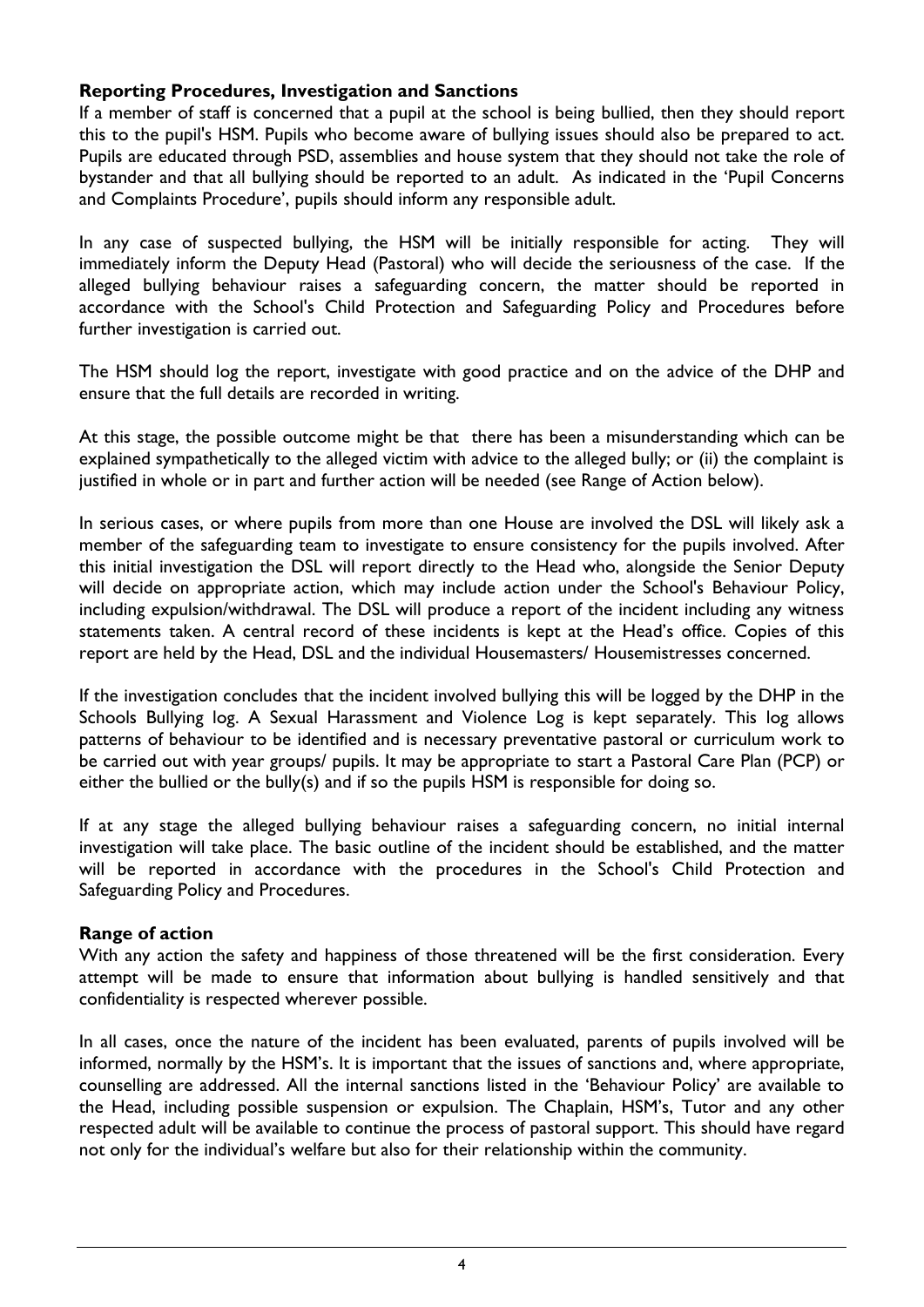Mobile devices may be confiscated, monitoring procedures increased and / or access to the School's internet and email facilities limited if the incident involves cyberbullying (see also the school's Acceptable Use Policy).

The offender will be left in no doubt that we will not tolerate bullying behaviour in the school community. Bystanders will be educated as to how they can help to prevent further bullying instances and any correction of actions that could have prevented the instance from escalating will be explained to them.

The motivation behind the bullying behaviour and any underlying issues will be considered. If these considerations give rise to safeguarding concerns relating to the bullying, the School's child protection procedures will be followed.

Guidelines include those mentioned above for the offender. However, priority must be given to the well-being and the continued security of the pupil who has been bullied. Once back in the House community, the HSM will monitor the situation closely and provide reports for the Head where necessary.

## **Sanctions**

All pupils are made aware of the fact that if they exhibit bullying behaviour formal sanctions will follow. All the internal sanctions listed in the 'Pupil Behaviour Policy' are available to the Head's office, including possible suspension or expulsion.

#### **Supporting those severely impacted by bullying**

The school acknowledges that the consequences of being bullied may have a severe impact on a pupil's social, emotional or mental health and the pupil's ability to learn. The well-being and continued security of the pupil is the School's priority and steps will be taken to support him / her.

The School recognises that removing bullied pupils from school is disruptive and can make it difficult to reintegrate. The School will do all that is reasonably possible to ensure pupils who are bullied continue to attend school and maintain their educational progression by putting in place proportionate short term alternative on-site provision plans where necessary.

If a pupil is considered to have significantly greater difficulty learning than the majority of pupils of the same age because of the impact of the bullying, the School will consider whether he / she will benefit from being assessed for special educational needs.

In the rare situation where reintegration is not possible, the School will consider alternative arrangements for the pupil to continue their education which may include assisting the parents in finding another school.

## **Pupil Concerns and Complaints Procedure**

In order to safeguard the interests of children living away from home, the School has a procedure by which a pupil has a right to be heard if he/she is concerned about any matter that affects his/her welfare.

It is likely that such matters already surface in conversations with friends and adults whom the pupil already trusts. However, if he/she feels the need to express these concerns more fully, or if he/she is concerned, worried, or upset about any matter affecting their welfare, then there are procedures in place for pupils to voice their concerns. Pupils should refer to the separate Pupil Concerns and Complaints Procedure which is available.

The School has appointed the following Independent Adults, who are "appropriately distanced from The School," and who pupils may contact directly about personal problems or concerns at school: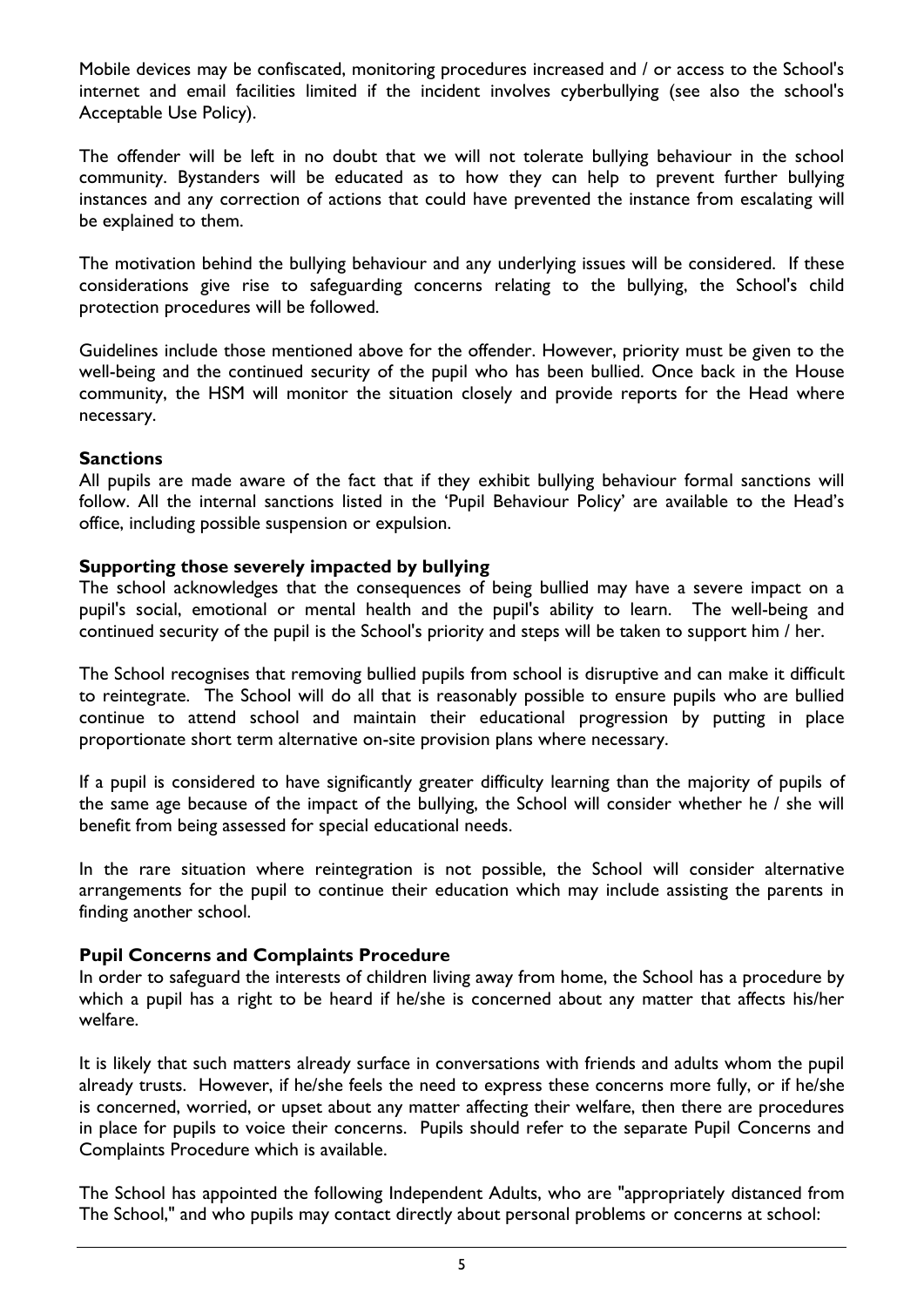Mrs. Mary Clapworthy Tel. 01743 343852

The 'Children's Commissioner' can also be contacted on the Freephone number 020 7783 8330 or by email on [info.request@childrenscommissioner.gsi.gov.uk](mailto:info.request@childrenscommissioner.gsi.gov.uk) (see [www.childrenscommissioner.gov.uk\)](http://www.childrenscommissioner.gov.uk/).

The number for Child Line is 0800 1111.

#### **Review**

The Deputy Head (Pastoral) will review this policy on an annual basis, or more regularly as required, taking into account any guidance published by the DfE together with the records of bullying incidents.

The Board of Governors will consider the revisions made as part of its collective responsibility to carry out an annual review of safeguarding.

September 2021 (Deputy Head Pastoral) to be revised September 2022